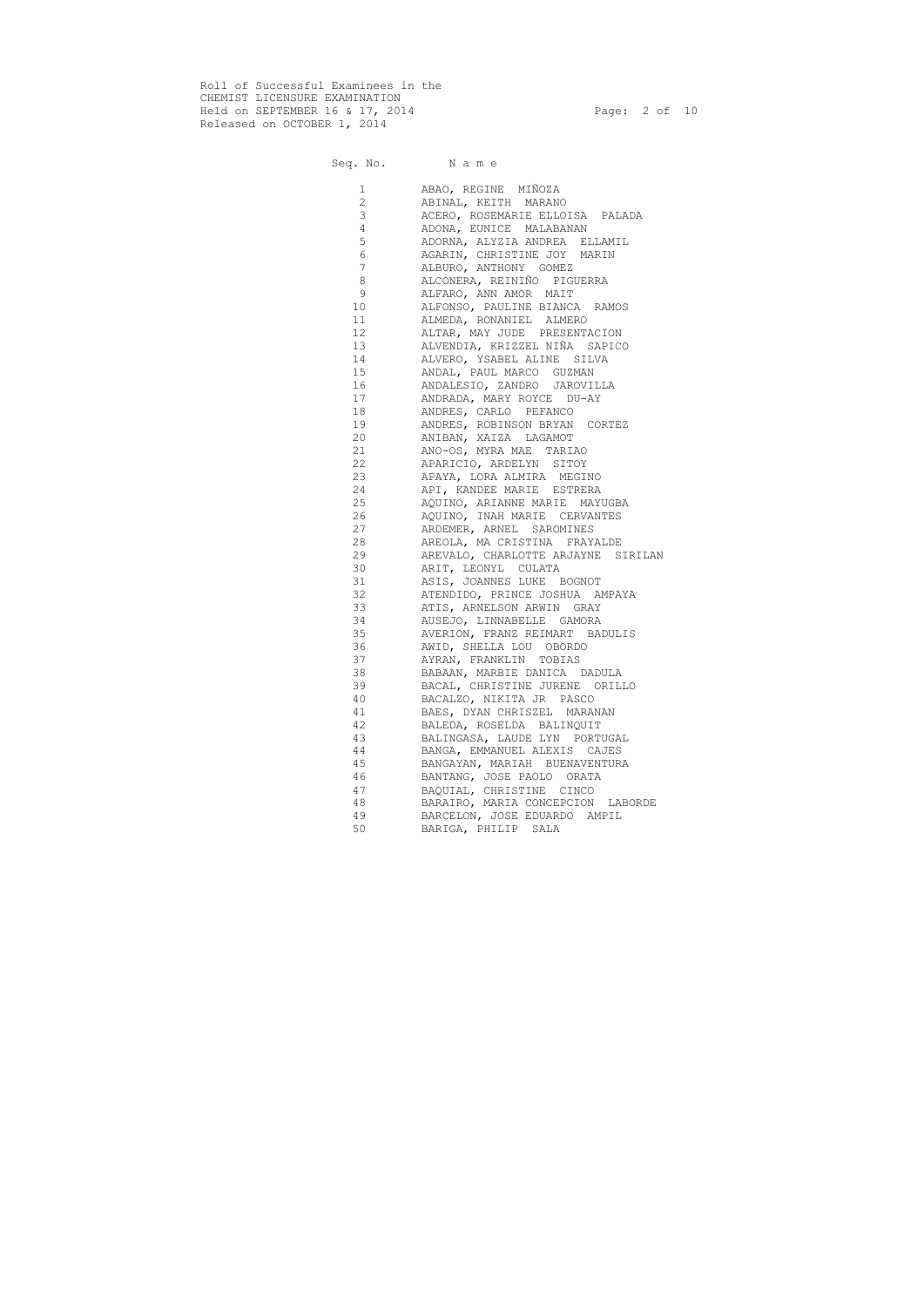Roll of Successful Examinees in the CHEMIST LICENSURE EXAMINATION Held on SEPTEMBER 16 & 17, 2014 Page: 3 of 10 Released on OCTOBER 1, 2014

#### Seq. No. Name

 51 BARLIS, NATHALIE ANNE BENETUA 52 BASAY, CARLITO JR POLO 53 BASCO, CHRISTEN JAN COJETIA<br>54 BATOCTOY, DESSA CAMILLE REN 54 BATOCTOY, DESSA CAMILLE RENEGADO 55 BAUCA, MA TRIZIA VILLARICO 56 BAUTISTA, ADRIENNE BEATRICE PASCUA 57 BAUTISTA, MARIA KRISTINE LAGRIMAS<br>58 BAÑARES, JONAZEL CLAVO 58 BAÑARES, JONAZEL CLAVO 59 BEJASA, KEITH LIMUEL CATIBOG 60 BELLO, ARCHIE MICHAEL JULIAN 61 BELMONTE, SHENA ANN MADRONA 62 BENIGNO, SOL JOAQUIN CANDA 63 BENITO, KYLE ADRIANNE ANDRADE 64 BERNARDO, ELVINCE TUAZON 65 BITANCOR, MARCIAL JR SANTOS 66 BOKO, JESRIEL MANCAO 67 BONGCAC, MARY SETH JOY BARNIDO 68 BONIFACIO, RIZA GABRIELA BRECILLA 69 BORELA, RAPHAELA MARIE PASCUAL 70 BRACEROS, EUNICE DUQUEZA 71 BUELA, GERALDINE GUITTAP 72 BUENAVENTURA, ANGELO GABRIEL ENCARNACION 73 BULAGAO, MA EDILYN NEMARIA 74 BULLO, JEAN GABALES 75 CABAHUG, ELISHA NIÑA MECHA 76 CABALAR, PATRICK JAY EMPLEO 77 CABALLERO, JESSA MARIE TESIORNA 78 CABALO, JONAMEL BERTULDO 79 CABEROY, ROY RUBY CALOT 80 CABIGAS, JUNELA GILDA CABUSORA 81 CABRERA, HEHERSON SOLIS 82 CADAG, KARRISZA MAY ALEJANDRINO 83 CADAG, LAWRENCE EGAN OYALES 84 CAERMARE, CESAR IAN ADARO 85 CALABING, ANGELO VER ARTETA 86 CALALIMLALIMAN, MA FE TIRADOR 87 CALIGAGAN, MARYLIE CALIMLIM 88 CALINAWAN, ARMSTRONG AMBOS 89 CALIZO, CZARMINA DONNA PADULLON 90 CALUBAQUIB, ERIKA JOY LOPEZ 91 CALUNSAG, VERNE LLOYD BAANG 92 CALVO, JENIFER SITON 93 CAMACHO, JOCEL OCCIDENTAL 94 CAMACHO, KRISTINE JOY LANDICHO 95 CAMAÑAN, MARY JASMELLE DAUGDAUG 96 CAMERING, JOHN JAY BARICUATRO 97 CAMPO, JOHN THADDEUS NERI 98 CAMPOS, JOAN GALO 99 CANONIZADO, APRIL STAR LIMLENGCO 100 CANUSA, BERNARD SANTOCILDES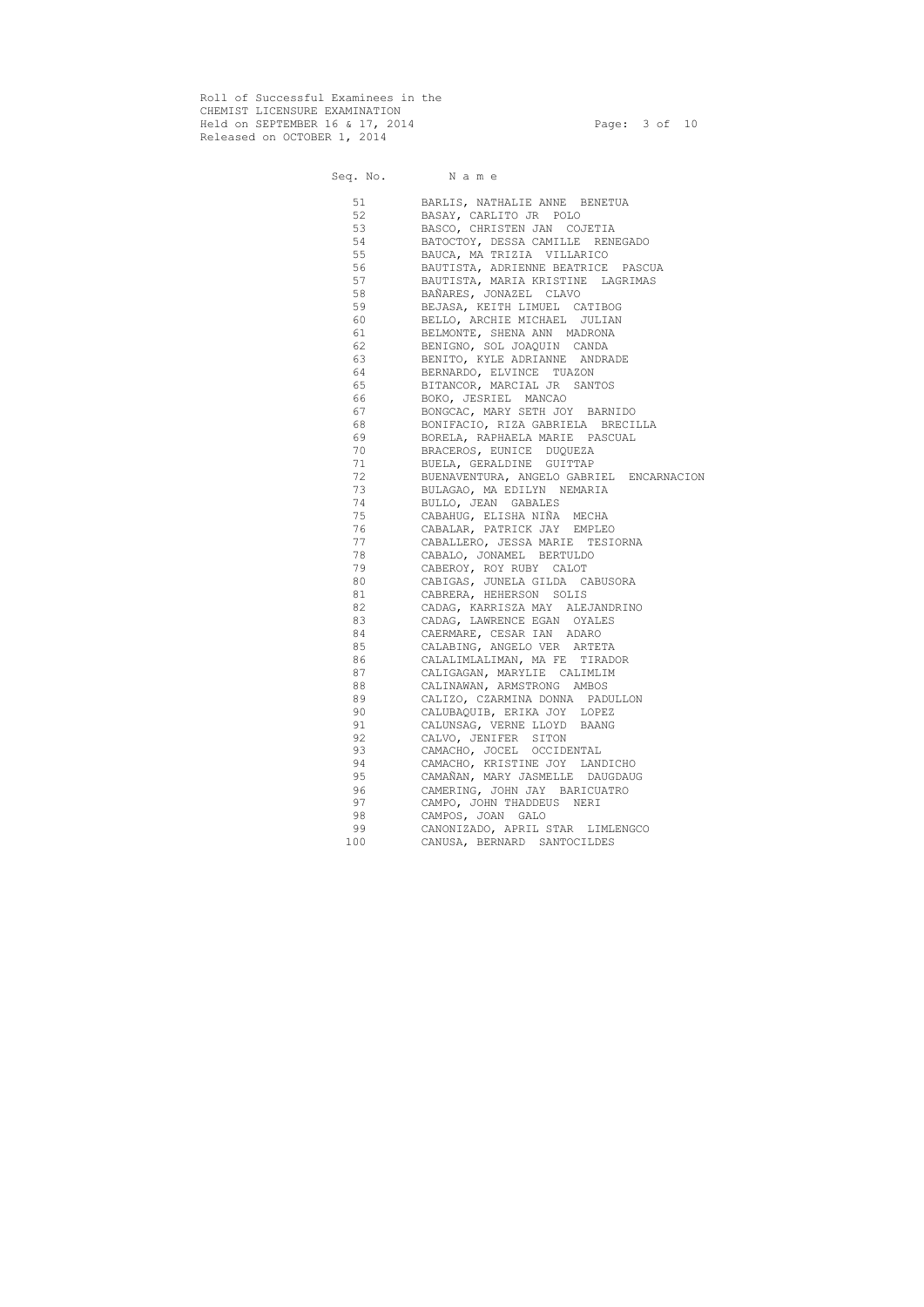Roll of Successful Examinees in the CHEMIST LICENSURE EXAMINATION Held on SEPTEMBER 16 & 17, 2014 Page: 4 of 10 Released on OCTOBER 1, 2014

| 101 | CAO, KESHA JEAN BELERA                    |
|-----|-------------------------------------------|
| 102 | CAPUA, LUISITO JR LOPEZ                   |
| 103 | CAREL, MA ISABELIA CAMILE VENTURA         |
| 104 | CARIÑO, RUJYLA CLAIRE PALENCIA            |
| 105 | CARREON, JANN ROCHELLE BATIDUAN           |
| 106 | CASALME, EARL CONAN GARCIA                |
| 107 | CASINILLO, SHENNA KIM CILA                |
| 108 | CASTILLO, MA ROBELLENE SULIT              |
| 109 | CASTILLO, VIRGIL CHRISTIAN GARCIA         |
| 110 | CASTRO, MURIELLE ESCOBAR                  |
| 111 | CATALAN, CHRISTIAN AREGLO                 |
| 112 | CELIS, ANDREA GUANZON                     |
| 113 | CERDA, JULIUS PATRICK NAGAYO              |
| 114 | CHING, PAULA CARMELA ORENA                |
| 115 | CHUA, JOANNE ALEXANDRA LEE                |
| 116 | CHUA, LIZETTE SYNDY SALANDANAN            |
| 117 | CHUAHIONG, FRANCES MARGARET DU            |
| 118 | CIRIACO, JERSON NEUDA                     |
| 119 | CLAVIO, NINA ABIGAIL BAGAY                |
| 120 | CLONDRINA, KEVIN TAN                      |
|     | 121 CLORES, MARIEL QUINTO                 |
|     | 122 CO, DIANNE MARGARET SANCHEZ           |
|     | 123 CONCEPCION, WILSON LAGASCA            |
| 124 | CONDE, VON CAESAR ARGUELLES               |
|     | 125 CORONEL, GIAN LOUIS BUENAVISTA        |
|     | 126 CRUZ, KEVIN ALMERT COBRADO            |
|     | 127 CRUZ, KRISTALLE GEVANA                |
|     | 128 CUDIA, PAUL BRYAN KARLO REYES         |
| 129 | CULIS, JETROH BAILO                       |
| 130 | DAGUISON, DARA FAYE TULIAO                |
| 131 | DALAWAMPU, SEAN MIKHAIL BEJER             |
|     | 132 DALISAY, KEVIN ARBINE MERCADO         |
|     | 133 DAVID, CHINITH ANTONIO                |
|     | 134 DAVID, VALERIE TONGOL                 |
|     | 135 DAYAP, JOSEPH PALMA                   |
| 136 | DE GULA, SHENA MAE BAYUTAS                |
| 137 | DE GUZMAN, RIEZEL ERMITA                  |
| 138 | DE JESUS, ARVEE MARANAN                   |
| 139 | DE JESUS, MAURICE FRANKLIN JIMENEZ        |
| 140 | DE MESA, MARIO CIRILO III ESPIRITU        |
| 141 | DEAN, ALIJANDRA FE DORMITORIO             |
| 142 | DECIO, NEIL VINCE DERIS                   |
| 143 | DELA CRUZ, MARIE GIECEL VALENTIN          |
| 144 | DELA TORRE, CHIARA LOU CASTRO             |
| 145 |                                           |
|     | DELA TORRE, LANVIN DANNA GALLARDO         |
| 146 | DENIEGA, FROILA MARIE GICA                |
| 147 | DENIOLA, EMMANUEL GULANGAYAN              |
| 148 | DINGLASAN, JEZZILA ALEJO                  |
| 149 | DIOQUINO, COLLEEN SAMANTHA TABARANGAO     |
| 150 | DOMINGO, MARIA ADRIANNE BERNADETTE SANTOS |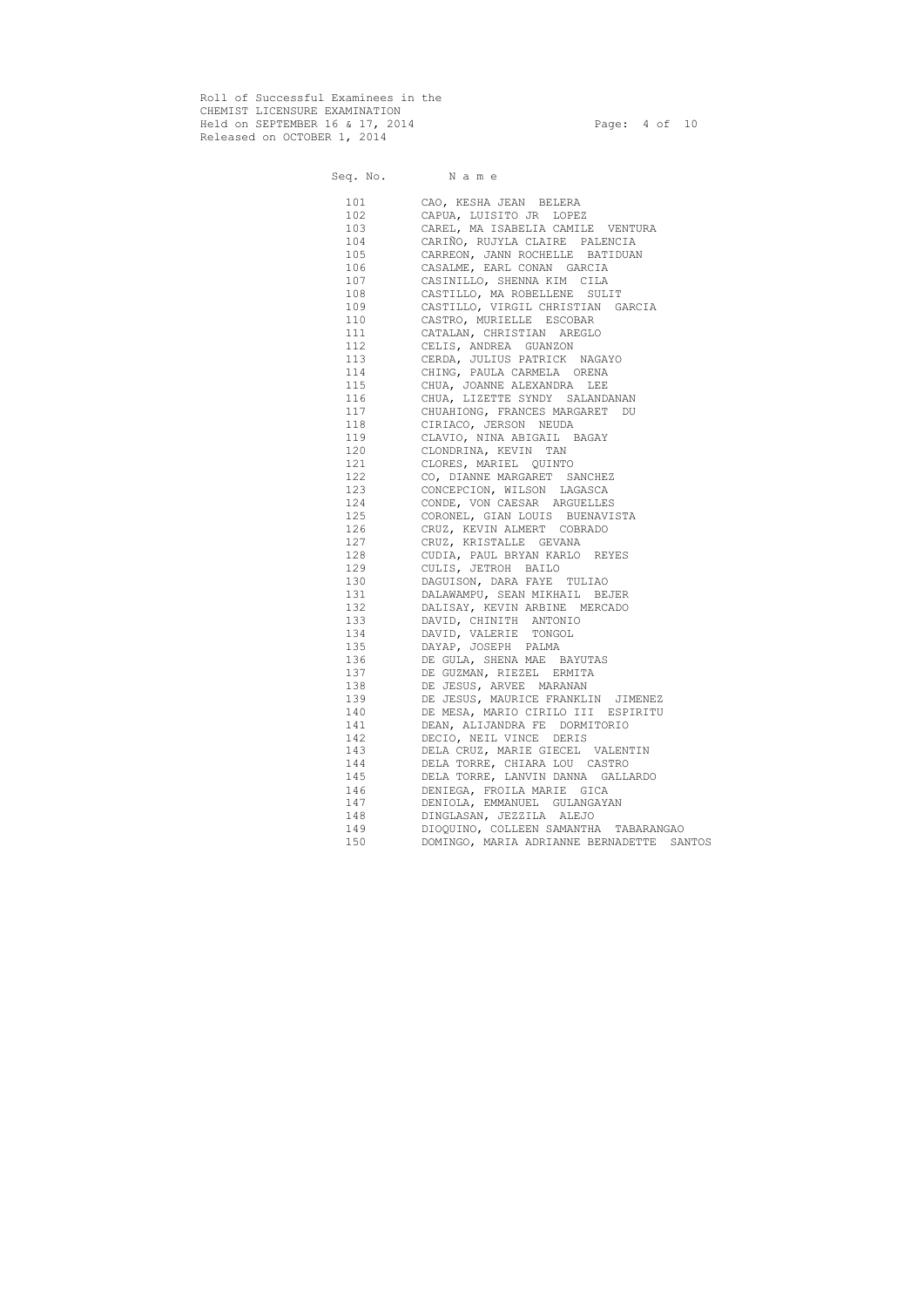Roll of Successful Examinees in the CHEMIST LICENSURE EXAMINATION Held on SEPTEMBER 16 & 17, 2014 **Page:** 5 of 10 Released on OCTOBER 1, 2014

| 151 | DUMAEL, CEDRICK ABRICO                |
|-----|---------------------------------------|
| 152 | DUMANDAN, NICO GONZAGA                |
| 153 | DY, DOUGLAS DELANO SY                 |
| 154 | EDER, BENILDA CRISTINA COMIA          |
| 155 | EDERANGO, FLORO LUBO                  |
| 156 | ELESEO, ADA MINERVA NAZARENO          |
| 157 | ENOVA, TYRONE RODRIGUEZA              |
| 158 | ENRICOSO, MARIA GRACELI KAY TOLEDO    |
| 159 | ERBINA, MITZI VITA CATALAYBAN         |
| 160 | ESPINOSA, JOSE NATHANIEL ANDAYA       |
| 161 | ESPINOSA, MA JAMAICA TREXY MASMELA    |
| 162 | ESUSAN, MARA ALYSSA GAPUZ             |
| 163 | EUGENIO, MA CAMILLE FRIAL             |
| 164 | EVANGELISTA, CARA THERESE ECHEVARRIA  |
| 165 | EVANGELISTA, ROGER JR CAYABAN         |
| 166 | FAMOR, LAURA CRIL PETILUNA            |
| 167 | FELICIANO, MARK ALDREN MANIQUIZ       |
| 168 | FELISCO, ROSE JEAN MIEL               |
| 169 | FERNAN, KAREN MAE LANGUIDO            |
| 170 | FERNANDEZ, ELIJANE MANEL SANTIAGO     |
| 171 | FLORES, ERICK ALLAIN CACANANTA        |
| 172 | FLORES, REGINE PARACHA                |
| 173 | FONTILLAS, REBECCA GRACE LAMERA       |
| 174 | FORCADILLA, JHAYMAR TIOXON            |
| 175 | FORTIN, DALTON ROQUE                  |
| 176 | FRIAS, AKIO EMMANUEL ORQUIA           |
| 177 | GABAD, MARA ANGELICA ESCOVER          |
| 178 | GABILO, MARK JOVERT DALA              |
| 179 | GAJELES, GHELLYN TUBIL                |
| 180 | GALBO, MARY ROSE CLAIRE MATUTINA      |
| 181 | GALIAS, JOHN NEIL FORTADES            |
| 182 | GALLARTE, BENEDICT POTIAN             |
| 183 | GALLOS, HAZEL ANNE VILLEROZ           |
| 184 | GALVAN, JENNYLYN MACARAEG             |
| 185 | GALVE, JO MARRI BON                   |
| 186 | GAMBOA, PAUL ANGELO                   |
| 187 | GARCIA, ALEXIS ANGELO REGALA          |
| 188 | GARCIA, JHONARD JOHN LOPEZ            |
| 189 | GARCIA, KATHERINE YASMIN MONDARES     |
| 190 | GARCIA, RENZ MARION GAGABI            |
| 191 | GARET, MILCA GOMEZ                    |
| 192 | GAZA, MA IMELDA YSABEL DE DIOS        |
| 193 | GINES, KRIZZIA RAE SANTOS             |
| 194 | GIRONELLA, DOMINGO JANNO JR CASTILLO  |
| 195 | GLIFONEA, ESTELLA CLARISSE            |
| 196 | GO, KATHLYN FERNANDEZ                 |
| 197 | GOMEZ, JUDY ROCES UGNAY               |
| 198 | GOMEZ, YASMIN MALAYA CALALANG         |
| 199 | GONZALES, GENESIS PEÑA                |
| 200 | GONZALES, MARIANNA PHYLICIA JIN BUENO |
|     |                                       |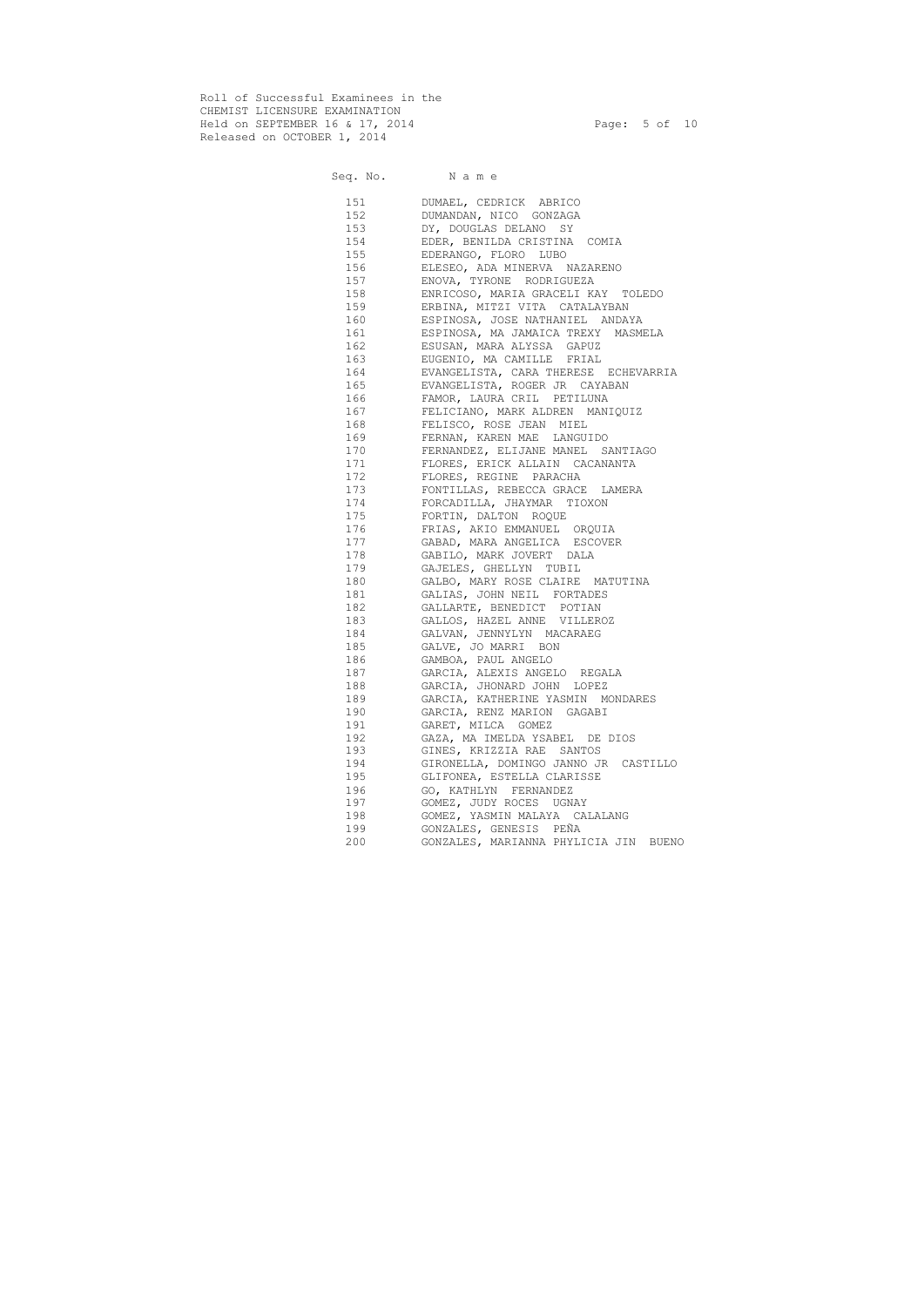Roll of Successful Examinees in the CHEMIST LICENSURE EXAMINATION Held on SEPTEMBER 16 & 17, 2014 **Page:** 6 of 10 Released on OCTOBER 1, 2014

|     | 201 | GUBAT, IAN REY ISRAEL              |
|-----|-----|------------------------------------|
|     | 202 | GUINTO, MARNNELA ONG               |
|     | 203 | GUPIT, CAIDRIC INDAYA              |
|     | 204 | HAMID, JASMIN CRUZ                 |
|     | 205 | HO, MA FRANCES KHRISTIANNE PERALTA |
|     | 206 | HUBILLA, FRANCES ADELINE DESTURA   |
|     | 207 | IBABAO, ROCHELLE PUA               |
|     | 208 | IGNACIO, BIANCA CATAYLO            |
|     | 209 | ILAYGAN, WELVOR BUNDA              |
|     | 210 | IMPERIAL, SHERYL DEUNA             |
|     | 211 | INGUITO, JACOB NOEL MAGHANOY       |
|     | 212 | INODIO-AN, AKI ARMENIO             |
|     | 213 | INTANO, JOSE JR GICARANE           |
|     | 214 | ITANG, CORAZON ERICKA MAE MICAROS  |
|     | 215 | JAMERO, ELSIE MAYOL                |
|     | 216 |                                    |
|     |     | JARANILLA, JUDITH ANNE DORIA       |
|     | 217 | JIMENEZ, ZARA CAIS MAAÑO           |
|     | 218 | JOSE, RAYMOND OLIVER PADUGA        |
|     | 219 | JOSON, MICHAEL JASON CASTILLO      |
|     | 220 | JOVENAL, HERA BELLA CAGADAS        |
|     | 221 | JUAN, CLARISSA CAMANIA             |
|     | 222 | JUBAN, KAKAI BELLALIZA BALALLO     |
|     | 223 | JUGAR, MICHAEL JOHN LAGODGOD       |
|     | 224 | KADILE, EL SHELIE CALDAMO          |
|     | 225 | KATIGBAK, KATHRYN HERNANDEZ        |
|     | 226 | KO, PAUL KENNY LIM                 |
|     | 227 | LABUGUEN, ALDRIN JAY ACOB          |
|     | 228 | LACEA, KAREN JOY GUILOT            |
|     | 229 | LAGARE, JEANNE PHYRE BITAS         |
|     | 230 | LAGRADA, VAL JASON GONZALES        |
|     | 231 | LAGUNA, CHRES JOHN BACLAAN         |
|     | 232 | LAMBANICIO, JENNY CAPIAN           |
|     | 233 | LAMBARTE, RHODANNE NICOLE AGUILA   |
|     | 234 | LARAL, JESSICA LONGASA             |
|     | 235 | LAUGO, KIMBERLY GATERS             |
|     | 236 | LAURDEN, DEXTER VILE JUTBA         |
|     | 237 | LAURIO, CHRISTIAN DIESTA           |
| 238 |     | LEGASPI, ANNA ESPERANZA QUIZON     |
| 239 |     | LEGASPI, KENT LEO GUSTILO          |
| 240 |     | LIBATO, JEAN MARY MANONGSONG       |
|     | 241 | LIRA, BRANDON CYRIL SANTOS         |
| 242 |     | LITERAL, LUCILLE OPEÑA             |
| 243 |     | LOGRONIO, ALVIN JAURIGUE           |
| 244 |     | LORENZO, LISETTE KJELL ZAPANTA     |
| 245 |     | LUBGUBAN, NIKKI ROSE SILAGAN       |
| 246 |     | LUGTU, FERDINAND PAUL ANGELES      |
| 247 |     | LUYAO, HARMIE NAVALTA              |
| 248 |     | LY, JEREMY CHARLSTON DEL ROSARIO   |
| 249 |     | MADRID, RIZALYN DONDOYANO          |
| 250 |     | MAGALLANES, ELEANOR JOYCE ROSARIO  |
|     |     |                                    |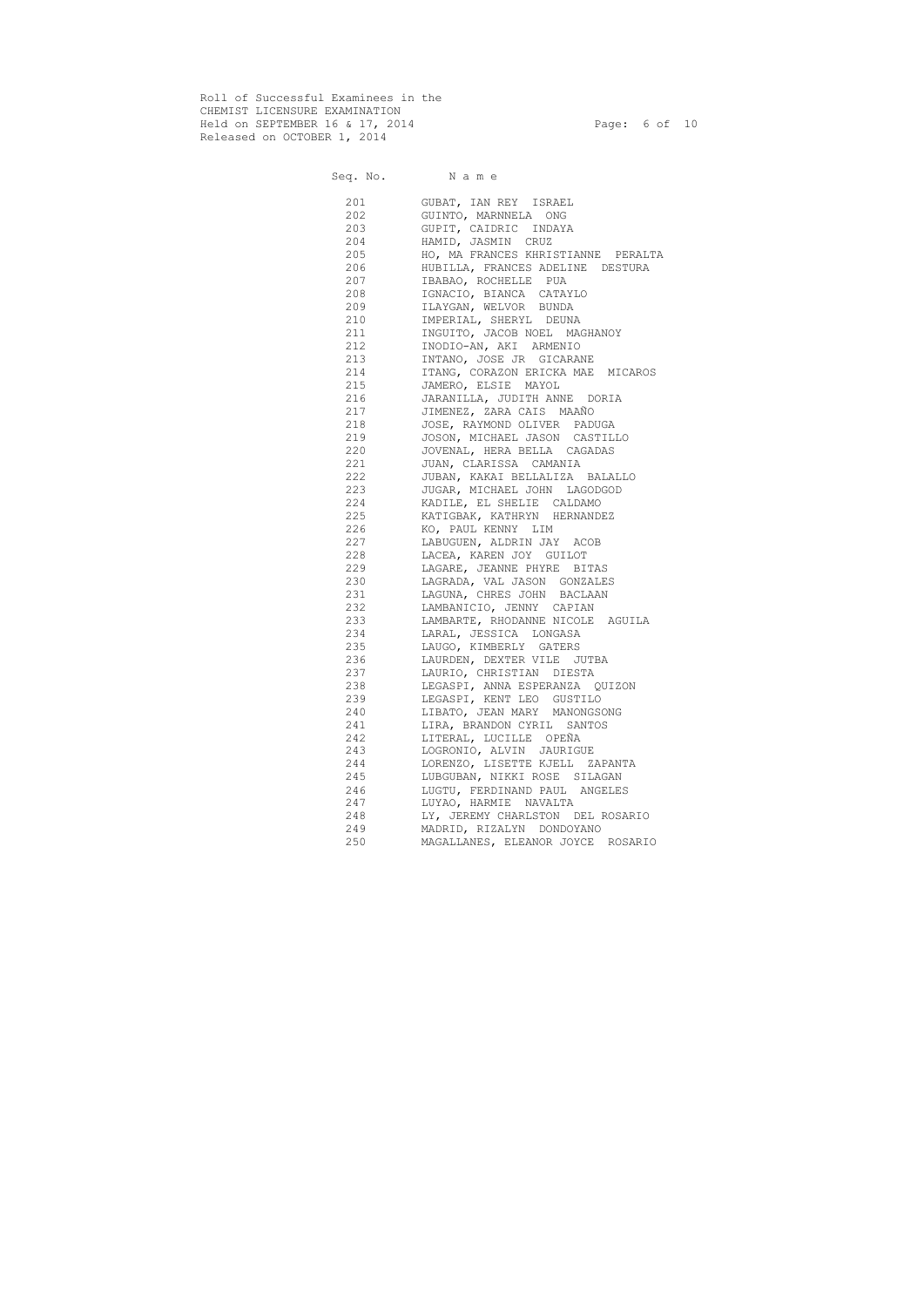Roll of Successful Examinees in the CHEMIST LICENSURE EXAMINATION Held on SEPTEMBER 16 & 17, 2014 Page: 7 of 10 Released on OCTOBER 1, 2014

| 251     | MAGALONA, MIA NIDUA                |
|---------|------------------------------------|
| 252     | MAGBITANG, GERIC ORTIZ             |
| 253     | MAGTIBAY, JOANN MATIBAG            |
| 254     | MAKABENTA, JESSA MARIE VALENZUELA  |
| 255     | MALAPAY, PHOEBE JEAN LABIAL        |
| 256     | MANAHAN, SHARMAINE ELUMBARING      |
| 257     | MANAOIS, KARLO REAVIN NARVAEZ      |
| 258     | MANDAMIENTO, ROSEDILEN TADLE       |
| 259     | MANDIN, ROBERT LOUIE UY            |
| 260     | MANGOGTONG, MARK ALMERODA          |
| 261 200 | MANGUBAT, PATRICIA LUMINA QUINTERO |
| 262     | MANUBAG, MARK SEAN ARGUILLES       |
| 263     | MANUZON, MARIA JANICE DALISAY      |
| 264     | MANUZON, MARIA JANINE DALISAY      |
| 265     | MARASIGAN, ARVIN SUNE              |
| 266 200 | MARAVILLAS, MARY ROSE CATILO       |
| 267 200 | MARCOS, JOHN DEMBERT HILARIO       |
| 268 30  | MARISTELA, VERJO ANGELIE CRUZ      |
| 269     | MARIÑAS, JHON ABBA ABAD            |
| 270     | MARQUEZ, NIKKI MARIE OYANGOREN     |
| 271     | MARTINEZ, BEVERLY PRADO            |
| 272     | MASANCAY, KAREN ABCEDE CUIZON      |
| 273     | MATEO, JUSTIN DARYL SANTOS         |
| 274     | MATIAS, MARK LESTER JOAQUIN        |
| 275     | MEDEL, ANINA MARIELLE SAN JUAN     |
| 276     | MEDIAVILLO, NIKKOL OCMER           |
| 277     | MEDIJA, BENHUR DENQUE              |
| 278     | MEDINA, AIKO TOMAS                 |
| 279     | MEDROSO, LEMMALYN JAYME            |
| 280     | MENDIORO, CESARIO II TUAZON        |
| 281     | MENDOZA, DAVID JORAM ROSALES       |
| 282     | MENDOZA, IRINE GLIZEL LANTERO      |
| 283     | MESIAS, VINCE ST DOLLENTE          |
| 284     | MILANO, ROSEMARIE CASTILLO         |
| 285     | MOCSIR, MARZOKIE MACAPODI          |
| 286     | MONROY, JOSEF NIKOLAI CRISANTO     |
| 287     | MONTAÑER, HANNAH MAE XYZA CAUSING  |
| 288     | MONTERO, LEONARD MAGAYANES         |
| 289     | MORTOLA, GAB ASHLEY YANDUG         |
| 290     | MOSTRALES, DEO CHARIS INES         |
| 291     | NAVARRO, SHANILLE<br>SIMON         |
| 292     | NAYRA, ADELAIDA ESPIRITU           |
| 293     | NIMES, MARK KEVIN PURIFICACION     |
| 294     | NOGA, JOHN REY MARIANO PERDIZ      |
| 295     | NUQUE, JOHN GABRIEL QUINES         |
| 296     | NUYDA, JEROME BALLON               |
| 297     | ODAL, JUMAR CANABA                 |
| 298     | OLPOC, PAULINE CLEO ADAL           |
| 299     | OMAR AL-ABDALLA, SAHAR VARONA      |
| 300     | OMOSO, EDELYN QUISEL               |
|         |                                    |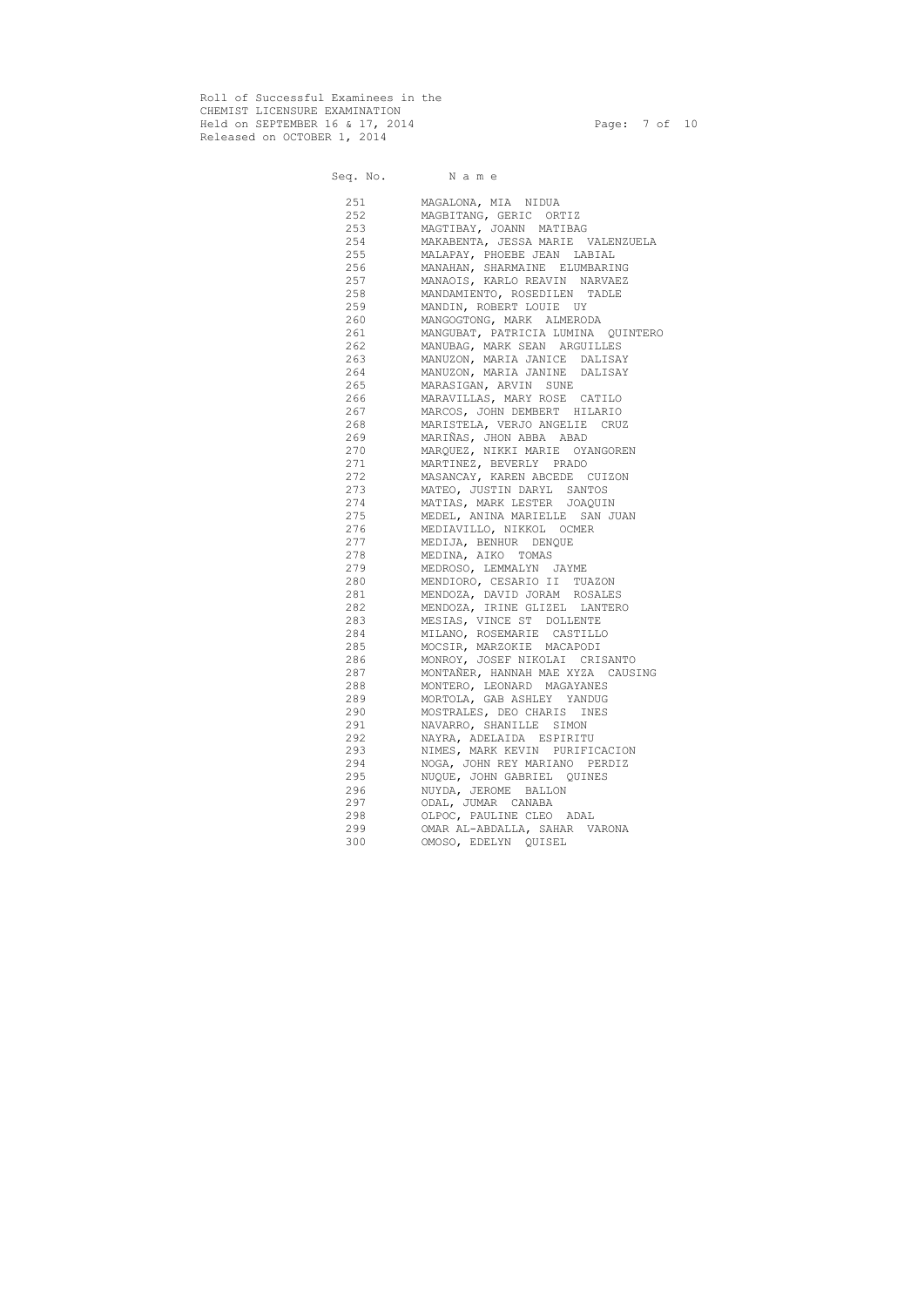Roll of Successful Examinees in the CHEMIST LICENSURE EXAMINATION Held on SEPTEMBER 16 & 17, 2014 Page: 8 of 10 Released on OCTOBER 1, 2014

Seq. No. Name

#### 301 OPEÑA, LUIGI MARI DE LA CRUZ 302 OQUENDO, JOSEFENE VEATRICE DELFINADO<br>303 ORTILLA, LESTER VINCENT OBOZA ORTILLA, LESTER VINCENT OBOZA 304 OSONIO, AIRAH PERARO 305 OSORIO, JOSHUA MENDEZ 306 PACARRO, FEBRIS PALACIO 307 PACIA, JOHN CARLO FLORES 308 PACIOL, MARJORIE ALBARICO 309 PADLAN, MARYLAINE PANIS 310 PAGDANGANAN, MARINELLE BAUTISTA 311 PAHUYO, JANKEL LACUROM 312 PANCHO, THATCHER MONTE 313 PANGANIBAN, MARIAN OSIA 314 PANGUE, JAKE MADISON DELOS SANTOS 315 PAPA, JOHN CRISTIAN ALLA 316 PARCON, DREXELL MANGABAT 317 PASCUA, HANNA HARRIETTE RECLAMADO 318 PATAGO, SHERRYL MAY LABASTILLA 319 PATRON, JUDITH AVENIDO 320 PAULE, HEIDI BRIGETTE SARAGENA 321 PAYNAGANAN, RENLYN IVY DE GUIA 322 PAÑOSO, JAN CARL PASION 323 PERALTA, ERLE ANGELO MOMONGAN 324 PEREIRA, PAUL HENRY NOSERALE 325 PEREZ, ALBERT SOLOMON KATIGBAK 326 PEREZ, YOMKIPPUR VALONES 327 PIMENTEL, VANESSA GUINGGUING 328 PINEDA, CEAZAR JOHN RIVERO 329 PLARES, ROLANDO JR DAMOLE 330 POMOY, JOMELYN DULLETE 331 PRADO, CHASTEE NEILL CAPITULO 332 PUERTO, MARJANEH BOLON 333 PUNELAS, DANA CASTILLO 334 PUNO, JESSICA KAY MALLARI 335 PUNO, JOSEPH MALLARI 336 QUIAMBAO, MARIA MYRELLE SEMILLA 337 QUIBUYEN, RICHELLE FRESNIDO 338 QUIÑO, CANDELL GRACE PAREDES 339 RAMOS, ARA JEAN RUTH EBORA 340 RARA, PAUL VENSON CALLANO 341 RASUL, NAHLA PACALNA 342 RAYMUNDO, JOHN ROGIE RIVERA 343 REGUNTON, ALLAN KENNETH QUINTINITA 344 RENDON, ARTHUR JAMES GANZON 345 REPOSAR, KATHRINE-ANN LAGARTIJA 346 RICABORDA, ANJELICA JUNE ABALOS 347 ROBLES, ZIENA PINTOR 348 RODRIGUEZ, RONET LOPEZ 349 RODRIGUEZ, SHALOM MAPUSAO 350 RODRIGUEZ, SHERYLLEEN ALIX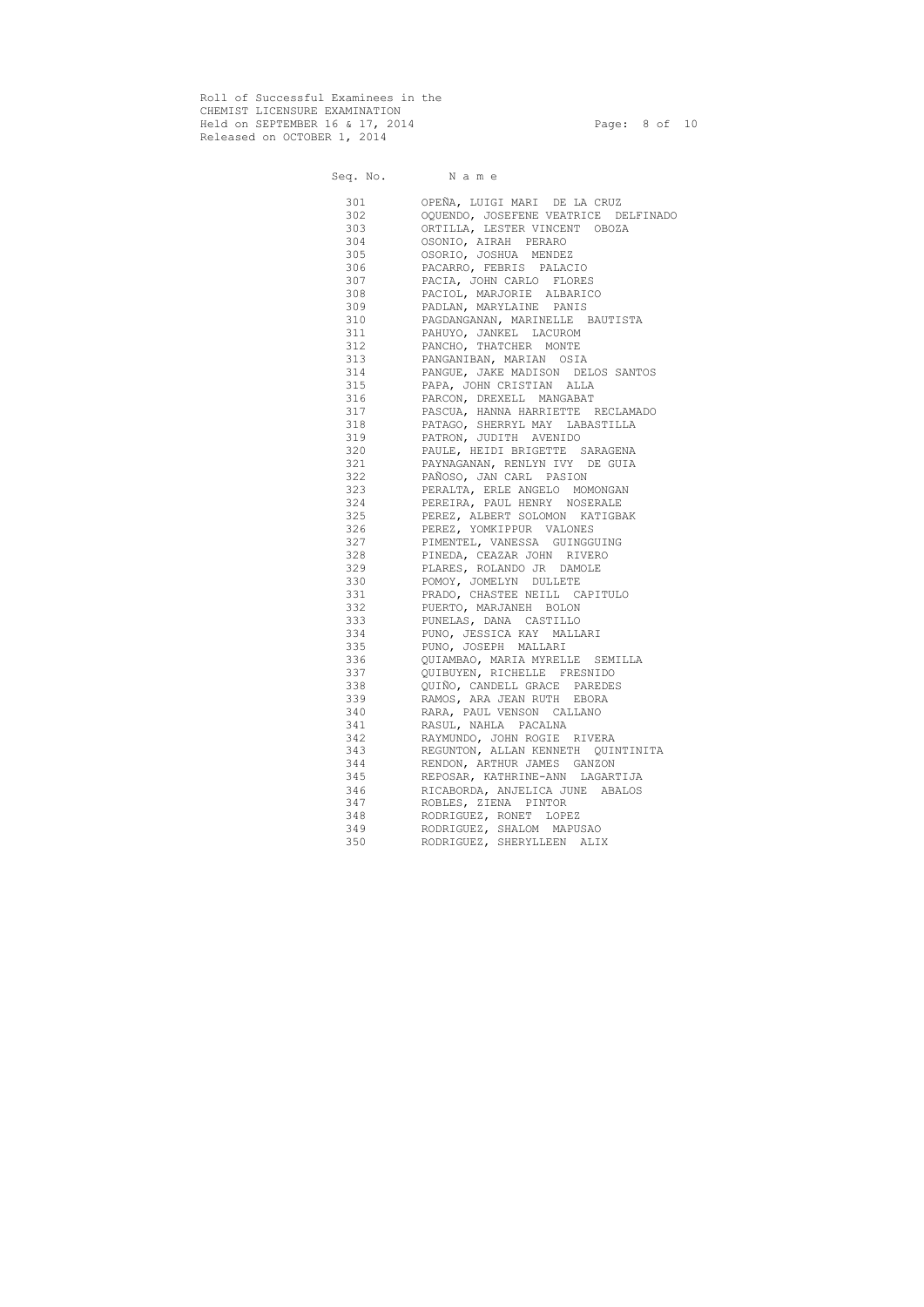Roll of Successful Examinees in the CHEMIST LICENSURE EXAMINATION Held on SEPTEMBER 16 & 17, 2014 Page: 9 of 10 Released on OCTOBER 1, 2014

| 351       | ROSAL, RUEL RYAN ACLAO               |
|-----------|--------------------------------------|
| 352       | RUBIO, PETER YUOSEF MORENO           |
| 353       | SADUDAQUIL, JEROME AGBON             |
| 354       | SALABSABIN, JERLENE ALZATE           |
| 355       | SALAN, ARTEMIO JR ACERA              |
| 356       | SALAZAR, SHERWIN ELEGADO             |
| 357       | SALVADOR, EUSCEL TEODORO             |
| 358       | SALVATIERRA, BENJO SALUDARES         |
| 359       | SAMELO, JANINE VIGILIA               |
| 360       | SANICO, RAFFY BARON                  |
| 361       | SANTOS, JEFFREY PULINTAN             |
| 362       | SANTOS, KAMIL MARIE ESTRADA          |
| 363       | SAPICO, CAMILLE ANN FERNANDEZ        |
|           | 364 SAPIDA, MARK KEVIN CAÑETE        |
|           | 365 SERRANO, LUSTER MAY NOBLEZA      |
|           | 366 SEVILLA, NEVAH RIZZA LENON       |
|           | 367 SEVILLENO, AARON JOSEPH LIM      |
|           | 368 SIGUIN, ELVIE JOY BELDEROL       |
| 369 30    | SILAO, ADONNA LUCERO                 |
|           | SILVERIO, IMMANUEL VILLACORTA        |
| 371 — 200 | SINCO, IOSEF ALESSANDRI ESTACIO      |
| 372       | SINGSON, DIONISIO BONG BELEN         |
|           | 373 SIPIN, MARVIN ALBERT CABATO      |
|           | 374 SITCHARON, PAL DOMINIE VISPERAS  |
| 375 376   |                                      |
| 376 376   | SOGUE, ROSE ANN CHERISSE SANTOS      |
|           | SOLAIMAN, ESMAIL EBONA               |
|           | 377 SOLIS, KURT LOUIS BARBASA        |
| 378 378   | SUMAGAYSAY, EDESSA JOY RAFAEL        |
|           | 379 SUMALINOG, MARY GRACE MANGMANG   |
| 380 380   | SUROP, KAYVEE KHAMIS SULEIMAN AQUINO |
|           | TALAMAN, NIESCEE EISCENE CACDAC      |
| 382 200   | TAMBASEN, MANNA MAJAL CAYANAN        |
| 383 38    | TAN, ADRIAN PAUL SY                  |
| 384 389   | TAN, FRANCE JULIAN ANG               |
| 385 386   | TAN, JOANNE JENNIFER ESPINA          |
|           | 386 TAN, MARK MATILLA                |
| 387       | TAN, NAROLVIN DACUT                  |
| 388       | TEH, JILLIAN FRANCESCA<br>TANCO      |
| 389       | TESORERO, ALVERN PADER               |
| 390       | TIANIA, JOMAR YAÑA                   |
| 391       | TIRONA, LEI AN RESADA                |
| 392       | TOLENTINO, JOSELITO GIMENA           |
| 393       | TOLENTINO, MARK NEIL<br>QUITO        |
| 394       | TOMAS, RYAN FRANCIS VENTURA          |
| 395       | TORRALBA, THOMAS JAY PEREZ           |
| 396       | TRAYVILLA, RAUL JR CASQUEJO          |
| 397       | TY, DICKSON STEWART<br>SIA           |
| 398       | UGALINO, RALPH JOHN<br>OGERIO        |
| 399       | URBANO, ERCED ESTA                   |
| 400       | VALDEZ, MICHELLE ESPINO              |
|           |                                      |